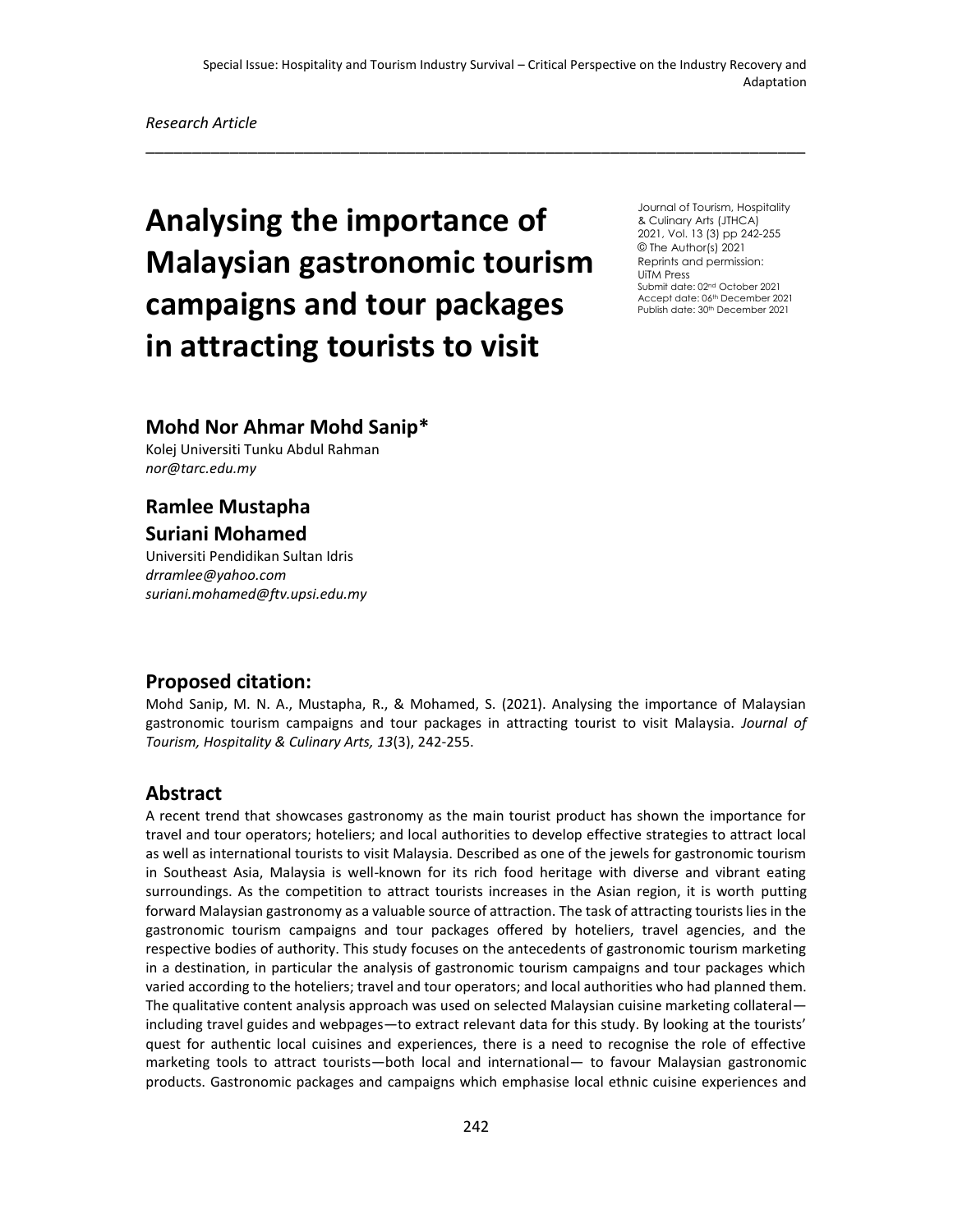activities should be aggressively promoted by all relevant parties. Additionally, the local food scene and culture may also be introduced as another attraction for future visits.

#### **Keywords:**

Gastronomic Tourism, Gastronomic Tourism Campaign and Tour Package, Destination Marketing, Local Cuisine, Malaysia

### **1 Introduction**

As one of the categories of the tourism macro-niches (Robinson & Novelli, 2005), gastronomic tourism has become an important source of income and job generator for many countries. As asserted by Ignatov (2003), the growth and development of gastronomic tourism provide numerous prospects for hospitality and tourism associations. Kivela and Crotts (2006) further suggested that gastronomic tourism should be looked upon as a crucial marketing plan, in which its significance differs by the traditionally or non-traditionally apparent setting for quality food and wine. This has shown the importance of recognising the contribution of this niche tourism segment as an important source of economic growth for the nation.

With the arrival of 26.1 million tourists and an MYR86.14 billion receipt of revenue contribution for the year 2019 (Tourism Malaysia, 2020), Malaysia's tourism sector is still growing strong despite the COVID-19 pandemic. The food and beverage industry expenditure contributed MYR11.46 billion, a growth increase of 1.6% from the previous year, which has indicated that food can be a valuable entity in attracting tourists to visit Malaysia. According to Sahin (2015), the rise in the interest in gastronomy and local cuisine studies has a great impact on tourism income, and at the same time provides public and financial aids to the local community. Additionally, the public awareness on food quality; health and diet concerns; aggressive food campaigns through various social media and platforms; and the interest to try new cuisines have changed the consumption patterns of the locals and tourists. This notion is supported by Sahin (2015) who stated that gastronomy has an essential role in marketing the tourist destination.

In order to increase the number of foreign tourists coming to Malaysia, the Malaysia Tourism Promotion Board (MTPB) has designed various activities to stimulate Malaysian tourism and related activities. Serious attention has been given by respective marketers and the Malaysian Government towards the local cuisine in advertising materials such as travel guides, brochures, and websites to market Malaysia as a tourist destination (Abdullah & Isa, 2020; Jalis, Che, & Markwell, 2014). Moreover, there are also a number of television programmes devoted to cooking; for instance, the ones on the Asian Food Channel have portrayed Malaysian cuisine as one of the main cuisines of interest (Nahar et al., 2018).

Despite the efforts taken by the Malaysian Government in marketing and promoting local food and cuisine globally, issues still arise on the effectiveness of the marketing campaigns and the representation of the Malaysian food identity. Although several studies on tourists' perceptions and acceptance towards Malaysian food and cuisine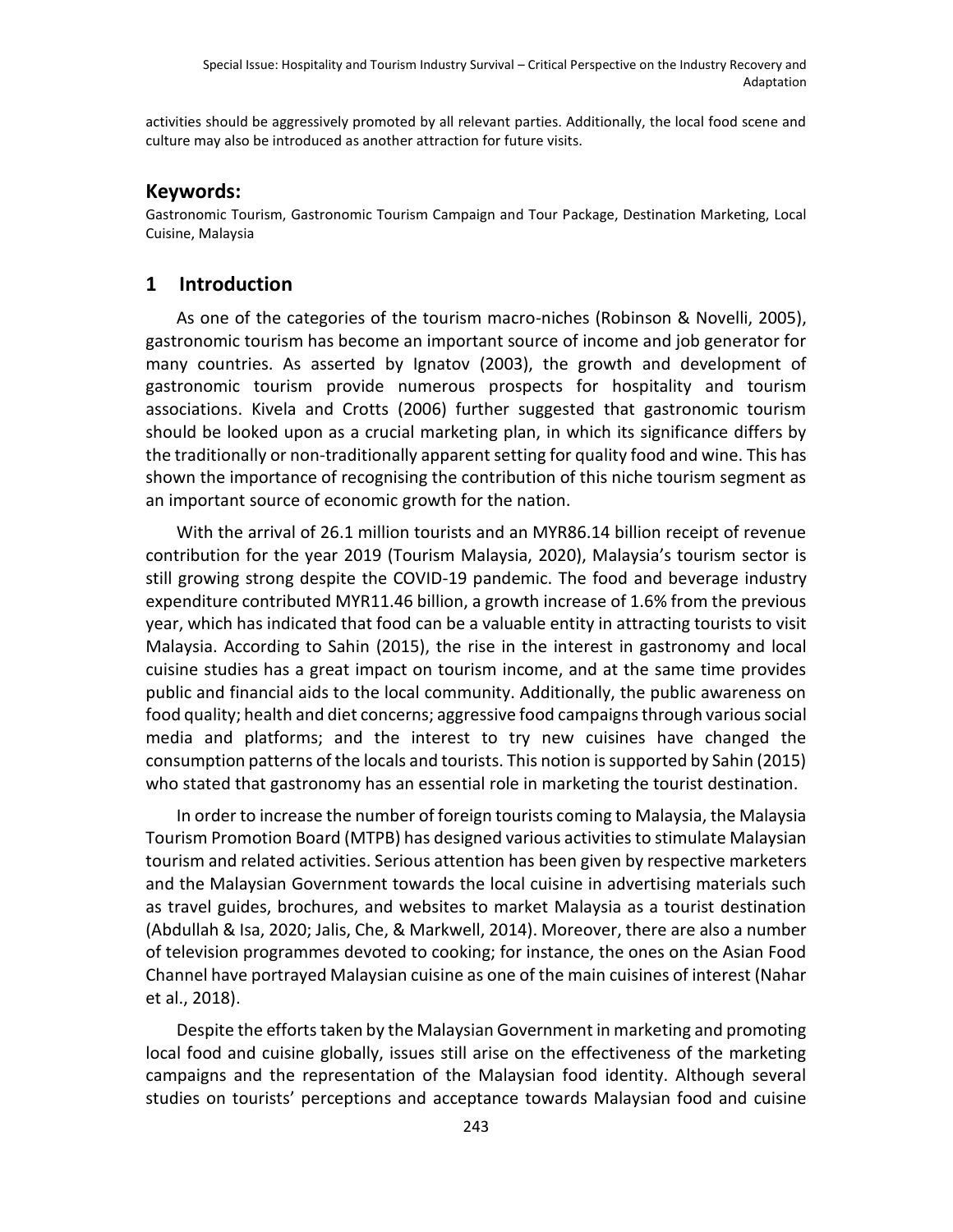have shown positive results (Abdullah & Lui, 2018; Jalis, Zahari, Zulkifly & Othman, 2009; Karim, Chua, & Salleh, 2009; Leong, Othman, Adzahan, & Karim, 2012; Yusoff, Zahari, Kutut, & Sharif, 2013), the extent of the marketing tools and Malaysian food acting as a vehicle to promote gastronomic tourism remains a question. Therefore, the aim of this study was to gain an understanding of the effectiveness of marketing campaigns including marketing collateral and local tour packages—in attracting tourists to visit Malaysia. By employing qualitative content analysis, this study explored the dimensions of marketing tools used to market Malaysia as a gastronomic tourist destination.

#### **2 Literature Review**

As an integral part of the travel experience, local cuisine plays an important role in attracting tourists to visit a destination. The increased interest in searching for new experiences through culture and tradition exploration (Babolian Hendijani, Sambasivan, Ng, & Boo, 2013; Breakey & Breakey, 2015; McKercher, Ho, & Cros, 2004; Seo, Yun, & Kim, 2017), along with the motivation for tourists to seek something exciting, such as consuming local cuisine, has been found to have an impact on the intention to revisit a destination (Chen & Tsai, 2007; Choe & Kim, 2018). Furthermore, in a study by Abdullah and Lui (2018), it was found that local cuisine images contribute to good cultural experiences, having a strong influence on tourists' satisfaction (Ab Karim & Chi, 2010; Ling et al., 2010) and their intention to return to the destination (Lertputtarak, 2012). Therefore, it is not surprising to see that there is an increase in the activities related to gastronomic tourism as there is a newfound appreciation that encourages the tourists to travel for this experience (Blakey, 2012; Everett, 2019).

According to Lee, Packer, and Scott (2015), gastronomic tourism can be defined as "a journey in regions rich in gastronomic resources that generate recreational experiences or have entertainment purposes, which includes visits to primary or secondary producers of gastronomic products, gastronomic festivals, fairs, events, cooking demonstrations, food tasting events, or any event related to food". On this journey, the tourists will have a closer connection to a different lifestyle by experimenting; learning from different cultures; and accumulating knowledge of culinary tourism qualities and of specialties that the region offers (Gheorghe, Tudorache, & Nistoreanu, 2014). Babolian Hendijani et al. (2013) further asserted that a variety of food-related characteristics such as preparation, cooking style, presentation, dining customs, food culture, and food consumption can be included in the constructs of experiences that tourists would encounter at the tourist destination. Each of these aspects not only would make the trip memorable, but would also deepen the tourists' experience of a different culture when travelling.

In ensuring the longevity of gastronomic tourism, it is important for any tourist destination to continue promoting their tourism products and services to the world. According to a survey by the World Tourism Organisation (WTO) (2012), gastronomy is a strategic element in defining the brand and image of a destination. Locally produced food is a fundamental component of a destination's attribute, adding to the range of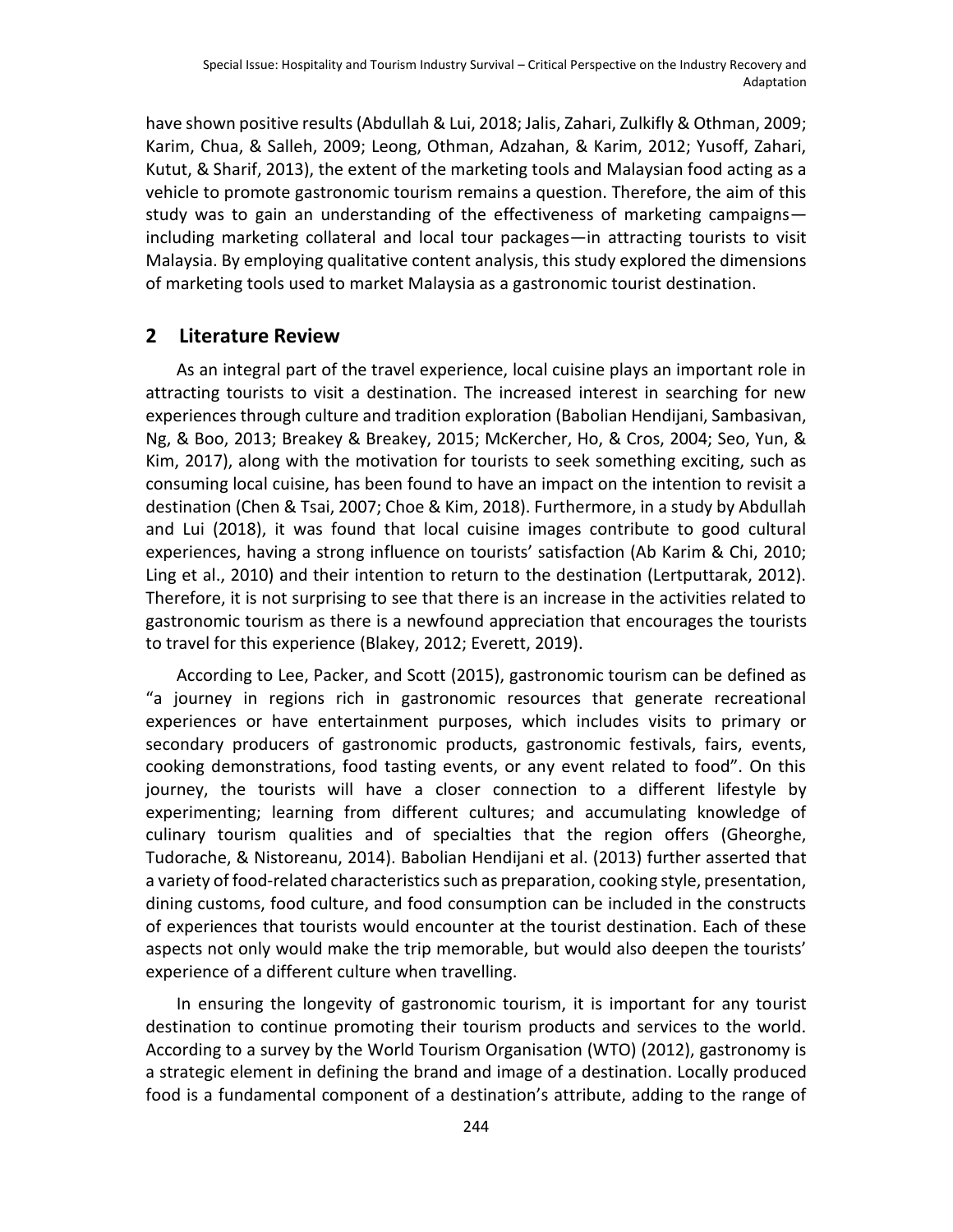attractions and the overall tourist experience (WTO, 2012). Therefore, effective marketing tools and strategies should be considered by the local authorities along with key hospitality and tourism operators in ensuring the success of their gastronomic tourism industry. Regarding marketing and promotion, it was discovered that organising events, producing brochures, advertising, and dedicating websites to food tourism are the most popular marketing and promotional tools used to promote gastronomic tourism (WTO, 2012). This was followed by lower-level promotional tools such as tourism guides, blogs, and familiarisation trips for journalists and tour operators. Social networks, on the other hand, are the least used marketing tool to promote gastronomic tourism globally (WTO, 2012).

From the Malaysian perspective, several studies have been conducted by numerous scholars to show the relationship between gastronomic tourism and destination marketing (Jalis et al., 2014; Karim et al., 2009; Leong et al., 2012; Ling et al., 2010; Noor et al., 2019; Zainal, Zali, & Kassim, 2010). Jalis et al. (2014) asserted that the Malaysian Government has incorporated the local cuisine as part of its national multicultural identity by utilising the term "fusion cuisine" as the destination's food tourism theme. The development of the "Promotional Plan" by MTPB under the Ministry of Arts, Tourism, and Culture (MOTAC) was one of the initiatives to promote local cuisine as part of the tourist experience (MTPB, 2013). Nevertheless, Malaysia faces challenges in marketing its cuisine which is largely derived from migrant traditions. Fortunately, Zainal et al. (2010) stated that in attracting the tourists to visit Malaysia, the Malaysian Government has planned to come out with the "Food Trails" initiative based on the distinct specialties of states, regions, and communities for the participants to experience local cuisine. This strategy has shown that the Malaysian Government is serious about putting local cuisine forward as part of the tourism industry experience.

## **3 Methodology**

The sample for this study, derived from four relevant government websites and one independent food tour agency website (see Table 1), presented information related to gastronomic tourism campaigns and tour packages from January 2019 until December 2020. Additionally, only one travel guide included a compilation of 16 brochures published by MTPB from the available e-brochure collection. These brochures were used as another important sample for this analysis.

For this study, content analysis was used as it allows the researcher to explore the conceptual and theoretical issues to enhance the understanding of the data as suggested by Krippendorff (2018). In fact, Kassarjian and Kassarjian (1988) contended that content analysis is the most used method to examine the ways marketing materials represent aspects of place and culture research.

The text and photographs obtained from the brochures and websites were analysed using content analysis. Selected media releases and tour packages found in the relevant sources were reviewed comprehensively to examine the major findings for this study. For this study, 191 photographs were visually coded according to themes. After the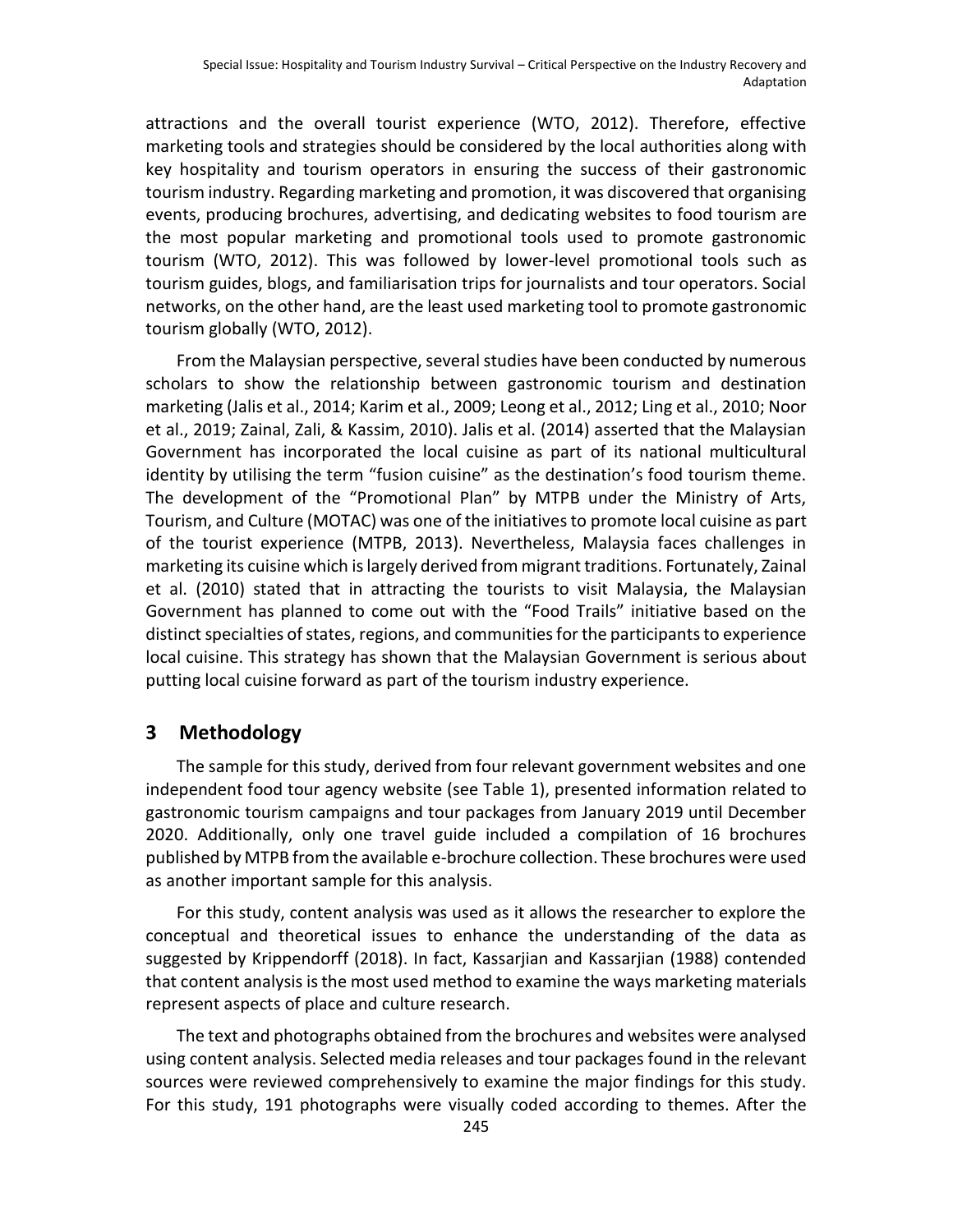coding process, the categorisation process was employed by allocating the photographs to the category that best represented them. Once the photographs had been analysed, results of the analysis were used to make inferences about the text, the audience, and the culture, which are significant to the study.

| Table 1. Content Analysis Materials              |             |               |                   |
|--------------------------------------------------|-------------|---------------|-------------------|
| <b>Materials</b>                                 | Ρ           | e             | <b>Publicatio</b> |
|                                                  |             |               | n                 |
| <b>Travel Guide</b>                              |             |               |                   |
| Malaysia Travel Guide                            |             | x             | November          |
|                                                  |             |               | 2019              |
| <b>Official Websites</b>                         | <b>MOTA</b> | <b>MATRAD</b> | <b>MTPB</b>       |
|                                                  |             | Е             |                   |
| https://www.tourism.gov.my/promotional-          |             |               | χ                 |
| kit/ebrochures                                   |             |               |                   |
| https://www.tourism.gov.my/media?keyword=food&mo |             |               | χ                 |
| $nth=$                                           |             |               |                   |
| https://www.malaysiakitchen.co.uk                |             | x             |                   |
| <b>Gastronomic Tourism Packages Websites</b>     |             |               |                   |
| https://www.malaysia.travel (Government)         |             |               | x                 |
| https://www.foodtourmalaysia.com (Independent)   |             |               |                   |
|                                                  |             |               |                   |

Table 1: Content Analysis Materials

*\*P = Printed; e = Electronic; MOTAC = Ministry of Tourism, Arts, and Culture; MATRADE = Malaysia External Trade Development Corporation; MTPB = Malaysia Tourism Promotion Board; X = Found; - = Not found*

# **4 Findings**

From the analysis conducted on the selected websites and travel guide, it is worth mentioning that there is a significant relationship between gastronomic tourism campaigns and tour packages—the independent variables—and the attraction of local and international tourists to visit Malaysia—the dependent variable. The following paragraphs attempt to provide answers to the pertinent questions from two different perspectives respectively.

# **4.1 Gastronomic Tourism Campaigns**

From the analysis conducted on Malaysia Travel Guide, it was discovered that gastronomic tourism campaigns were not listed under the special interest holiday in comparison to other niche areas such as "Sun, Sea and Sand", "Diving", "Eco-Adventure", or "Shopping". Instead, gastronomic tourism campaigns were categorised under "Essential Information", specifically under the "Dining" category. Within this category, the types of delicacies related to each of the states were listed accordingly, and the locations of eateries were highlighted (see Table 2).

Apart from focusing on the types of delicacies and local eateries, the marketing collateral also featured photographs of Malaysian food from a close-up angle. As stated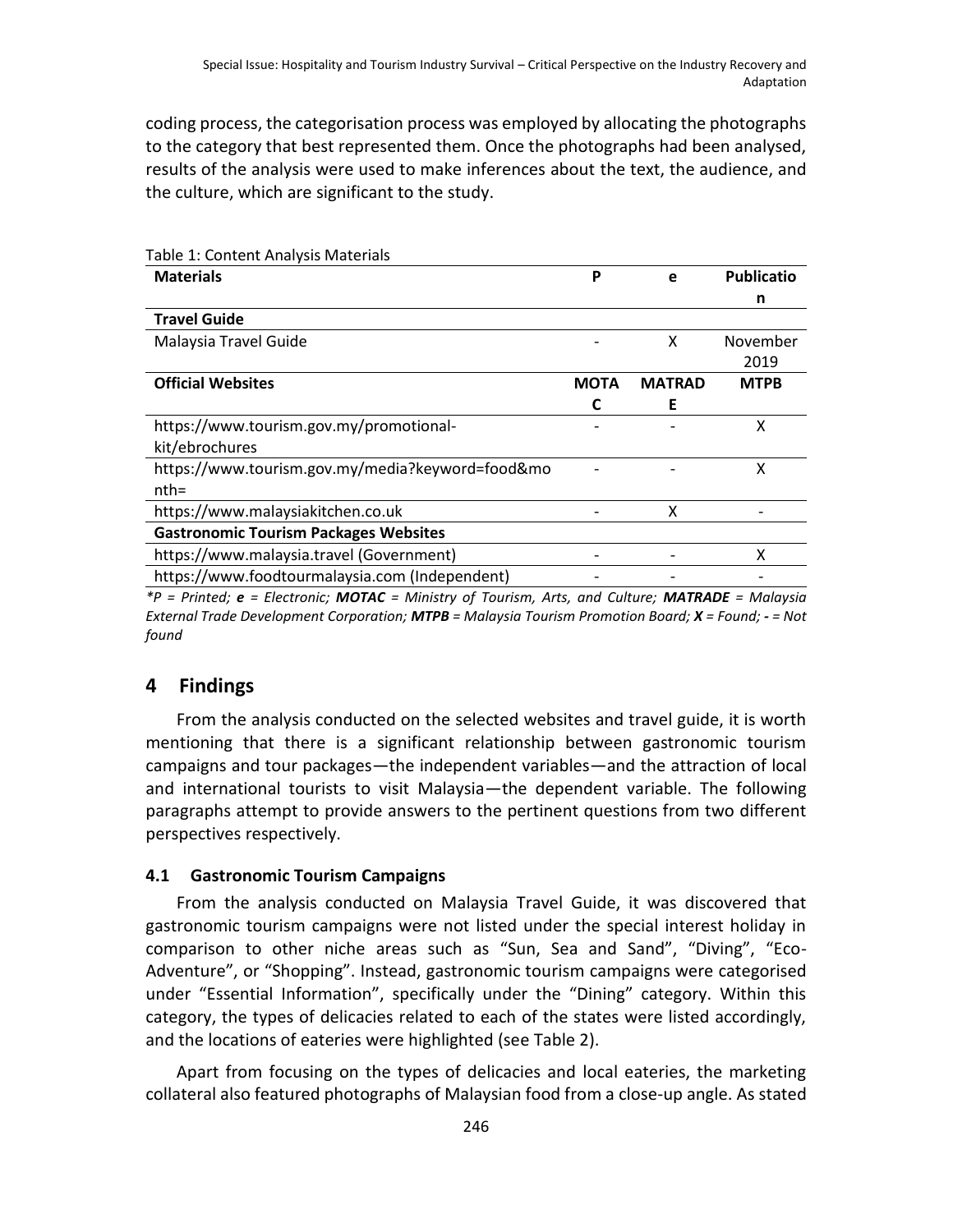by Jalis et al. (2014), these photographs usually devoid of any social or cultural context are sufficient for the marketers to generate interest in the cuisine and by extension, the destination. Isolating the meal from its setting would not only enhance the viewer's attention to the meal, but would also convey the aesthetic values of the meal and its distinctive characteristics through its shape, colour, and texture (Jalis et al., 2014; Leong et al., 2012).

Furthermore, the brochure also featured images of food stalls, food markets, fruit farms, and bazaars as part of their marketing efforts. This is another important strategy as suggested by Karim et al. (2009) who contended that since tourists are likely to rely on images, the elements used to form the food image—such as media advertising, travel agents, and promotional tools—should be fully utilised. Through the projection of a positive image on Malaysian food, the tourists' selection of their holiday destination may be influenced.

| Regions               | <b>Local Delicacies</b>           | <b>Local Eateries</b>            |  |
|-----------------------|-----------------------------------|----------------------------------|--|
| <b>Central Region</b> |                                   |                                  |  |
| Kuala Lumpur          | N/A                               | Kampung Baru; Petaling           |  |
|                       |                                   | Street; Jalan Alor; Little India |  |
|                       |                                   | or Brickfields; Bukit Bintang;   |  |
|                       |                                   | <b>KL Citywalk</b>               |  |
| Selangor              | Satay; tapioca and banana chips;  | N/A                              |  |
|                       | Indian food; seafood              |                                  |  |
| Putrajaya             | N/A                               | Food trucks, pasar malam         |  |
|                       |                                   | (night market), cruise dining    |  |
| Southern              |                                   |                                  |  |
| <b>Region</b>         |                                   |                                  |  |
| Negeri                | Masak lemak cili api, apam johol, | N/A                              |  |
| Sembilan              | lemang, satay tulang Jelebu, nasi |                                  |  |
|                       | ulam, air jando pulang, seafood   |                                  |  |
| Malacca               | Satay celup, cencaluk, gula       | N/A                              |  |
|                       | melaka, chicken rice ball,        |                                  |  |
|                       | seafood, Nyonya food, Chitty      |                                  |  |
|                       | food, Portuguese food             |                                  |  |
| Johor                 | Johor laksa, nasi briyani gam,    | N/A                              |  |
|                       | mee bandung, lontong, seafood     |                                  |  |
| <b>Northern</b>       |                                   |                                  |  |
| <b>Region</b>         |                                   |                                  |  |
| Perak                 | Ikan pekasam, nasi kandar         | N/A                              |  |
|                       | vanggey, rendang tok, chicken     |                                  |  |
|                       | rice with bean sprouts, seafood,  |                                  |  |
|                       | pomelo, Ipoh white coffee         |                                  |  |

| Table 2: A Compilation of Local Delicacies and Eateries from Malaysia Travel Guide 2019 |  |  |
|-----------------------------------------------------------------------------------------|--|--|
|-----------------------------------------------------------------------------------------|--|--|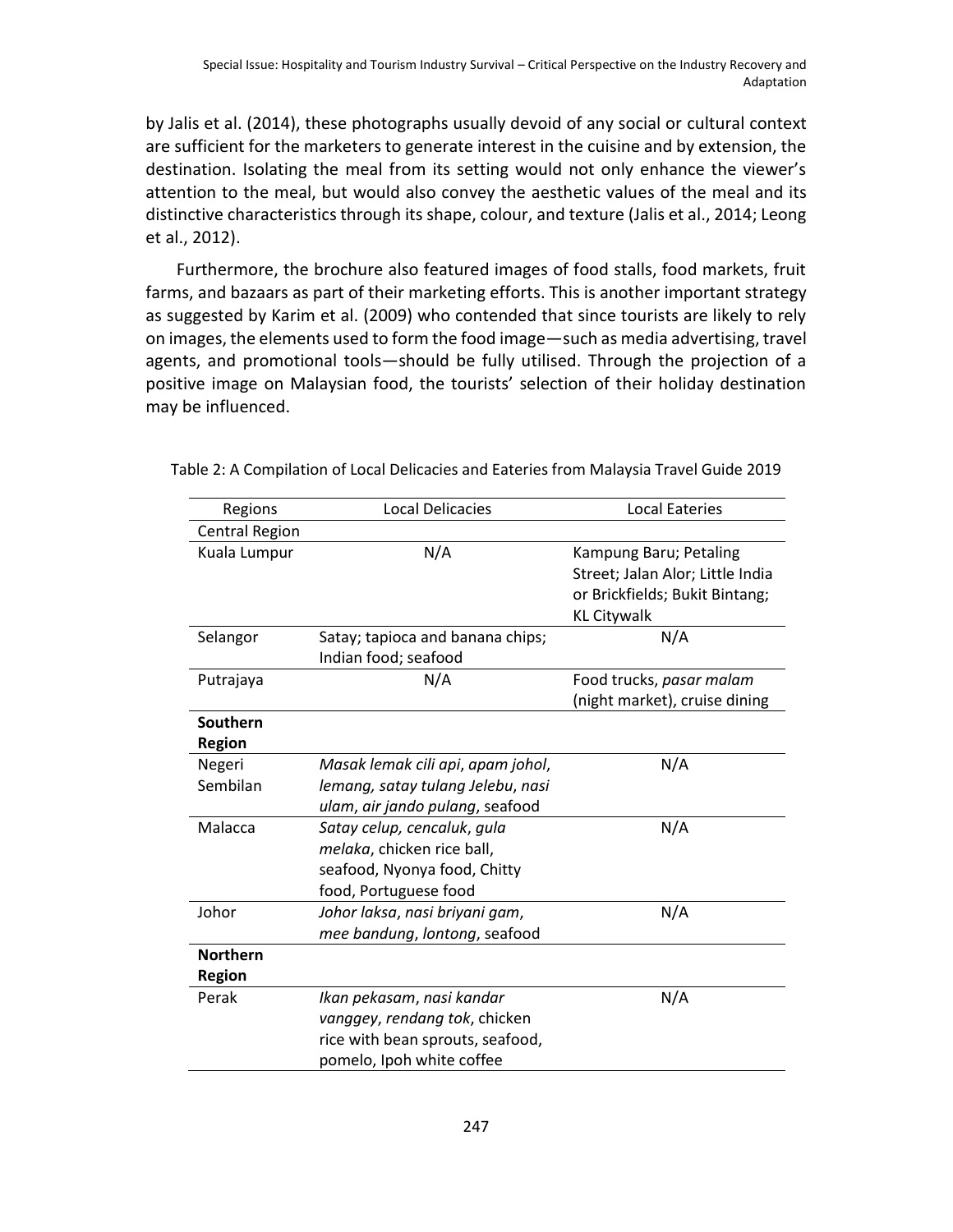| Penang               | Char kway teow, assam laksa,         | N/A |
|----------------------|--------------------------------------|-----|
|                      | nasi kandar, Hokkien mee,            |     |
|                      | pasembor, rojak                      |     |
| Kedah                | Kuala Kedah laksa, pekasam, nasi     | N/A |
|                      | ulam, seafood                        |     |
| Perlis               | Perlis Laksa, grilled catfish, Kuala | N/A |
|                      | Perlis grilled seafood               |     |
| <b>East Coast</b>    |                                      |     |
| <b>Region</b>        |                                      |     |
| Pahang               | Lemang periuk kera, mee calong,      | N/A |
|                      | Pahang laksa, opor Pahang,           |     |
|                      | puding raja                          |     |
| Terengganu           | Laksam, nasi dagang, satar,          | N/A |
|                      | keropok lekor, otak-otak, nekbat,    |     |
|                      | Terengganu laksa, ketupat sotong     |     |
| Kelantan             | Ayam percik, nasi kerabu, nasi       | N/A |
|                      | dagang, budu, serunding,             |     |
|                      | desserts                             |     |
| <b>East Malaysia</b> |                                      |     |
| <b>Region</b>        |                                      |     |
| Sabah                | Tuaran mee, ambuyat, hinava,         | N/A |
|                      | tuhau, kelupis                       |     |
| Sarawak              | Sarawak laksa, mee kolok, bubur      | N/A |
|                      | pedas, manok pansuh, ikan            |     |
|                      | terubok masin, Sarawak layer         |     |
|                      | cake, bird's nest soup, Sarawak      |     |
|                      | pepper, Sarikei pineapple            |     |
| Labuan               | Lamban, punjung, jelurut,            | N/A |
|                      | coconut pudding                      |     |
|                      |                                      |     |

Source: Malaysia Travel Guide (MTPB, 2019)

Moreover, the analysis conducted on the relevant websites' materials revealed that continuous gastronomic tourism campaigns were organised by MTPB in promoting Malaysia as a food destination haven from the year 2019 until 2020. Programmes such as the "Malaysia Mega Familiarisation Programme" and "Sandakan Food and Agricultural Festival 2019" have not only acted as a platform to introduce the local delicacies, but have also forged a closer relationship between MTPB, the tourism private sector players, and the media (MTPB, 2019).

In addition, MOTAC through MTPB has also collaborated with international media influencer Trevor James, also known as "Food Ranger" through food exploration vlogs entitled "The Ultimate Malaysian Road Trip". In this series of food exploration vlogs that were uploaded to James' YouTube channel and Facebook page, numerous attractions throughout the country along with traditional and popular local delicacies from different destinations in Malaysia were showcased (MTPB, 2020).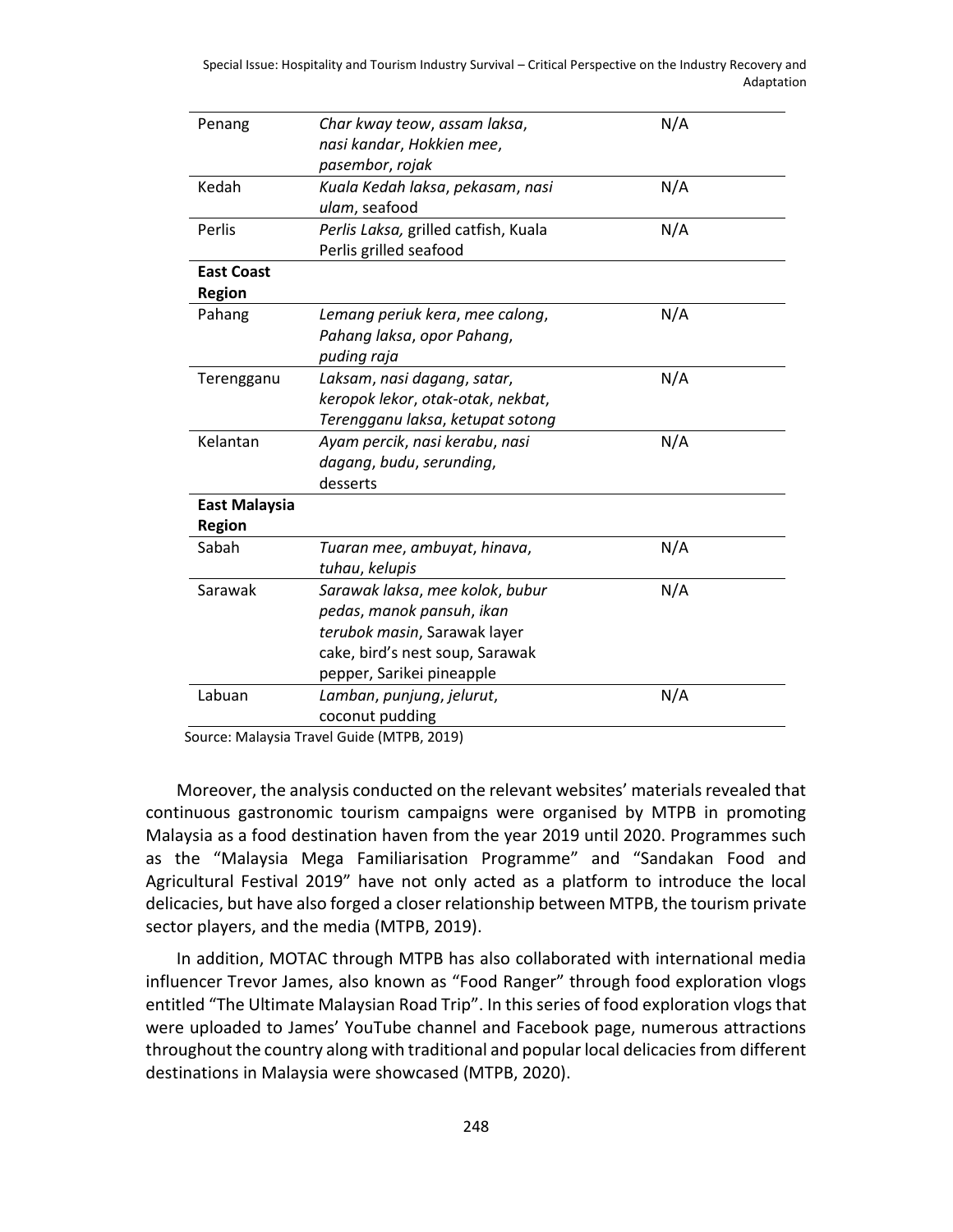Another important campaign related to the promotion of Malaysian gastronomic products is the "Malaysian Kitchen Programme" (MKP) which was launched in 2006. In this programme introduced by the Malaysian Government through the Malaysia External Trade Development Corporation (MATRADE), Malaysian cuisine was not only introduced to attract the international consumers to try the food, but also to become a platform to increase the export of processed food, food ingredients, and agricultural products of the nation (Bernama, 2012; Nahar, Ab Karim, Karim, Ghazali, & Krauss, 2018, Nordin, 2010; Sanip & Mustapha, 2020). In order for the restaurateurs to be selected for this programme, the food served must comply with the guidelines set by the Malaysian Government and must be Malaysian food that is traditionally and customarily consumed by Malaysians (Sae, 2015; Sanip & Mustapha, 2020). To date, there are about 647 restaurants that have registered with MKP globally, acting as a "mouth-watering ambassador" in promoting Malaysian cuisine and gastronomic tourism effortlessly.

#### **4.2 Gastronomic Tourism Tour Packages**

In relation to the gastronomic tourism tour packages, it was found that there were 17 tour packages offered through the government website while another nine tour packages were offered by an independent travel agency. Both websites offered different kinds of packages to cater to the demand of the tourists who seek either activity-based food-related experiences, or sensory and cultural experiences (Ellis et al., 2018).

Based on the government website, it was discovered that the website emphasised photographs of Malaysian food and local attractions to attract the viewers' attention. From the total 164 photographs reviewed, 66 photos (40.24%) featured local delicacies such as laksa, nasi lemak, and satay, along with local desserts and beverages. This can be looked upon as a very effective marketing strategy particularly in improving the Malaysian food image in the minds of the tourists, as asserted by Karim et al. (2009). Meanwhile, another 39 photos (23.78%) featured dining settings that offered a wide range of Malaysian cuisine and beverages, which may create the feeling of excitement while experiencing Malaysian cuisine (Leong et al., 2012).

Apart from these photographs of Malaysian delicacies and dining settings, 41 photos (25.00%) featured on the website portrayed the beautiful scenery of different locations in the country, whilst 18 photos (10.98%) featured the lifestyle of the locals such as fishing and farming, as well as paddy planting. Showcasing the lifestyle of the locals may enhance the interest of the tourists to participate in a wider range of food-related activities, such as visitations to sites of food production, cooking classes, or food-themed events (Che, 2006; Ellis et al., 2018).

Another finding from the government website analysis revealed that the tour packages offered were segregated according to the region, similar to the Malaysia Travel Guide brochure. Under the "Deal and Packages" content, for example, potential tourists may choose a tour that suits their travel plans together with the corresponding price quotation. Further, by clicking the selected "Food Feast" categories under the "Wander Your Way" selection, the viewer can get more comprehensive information related to the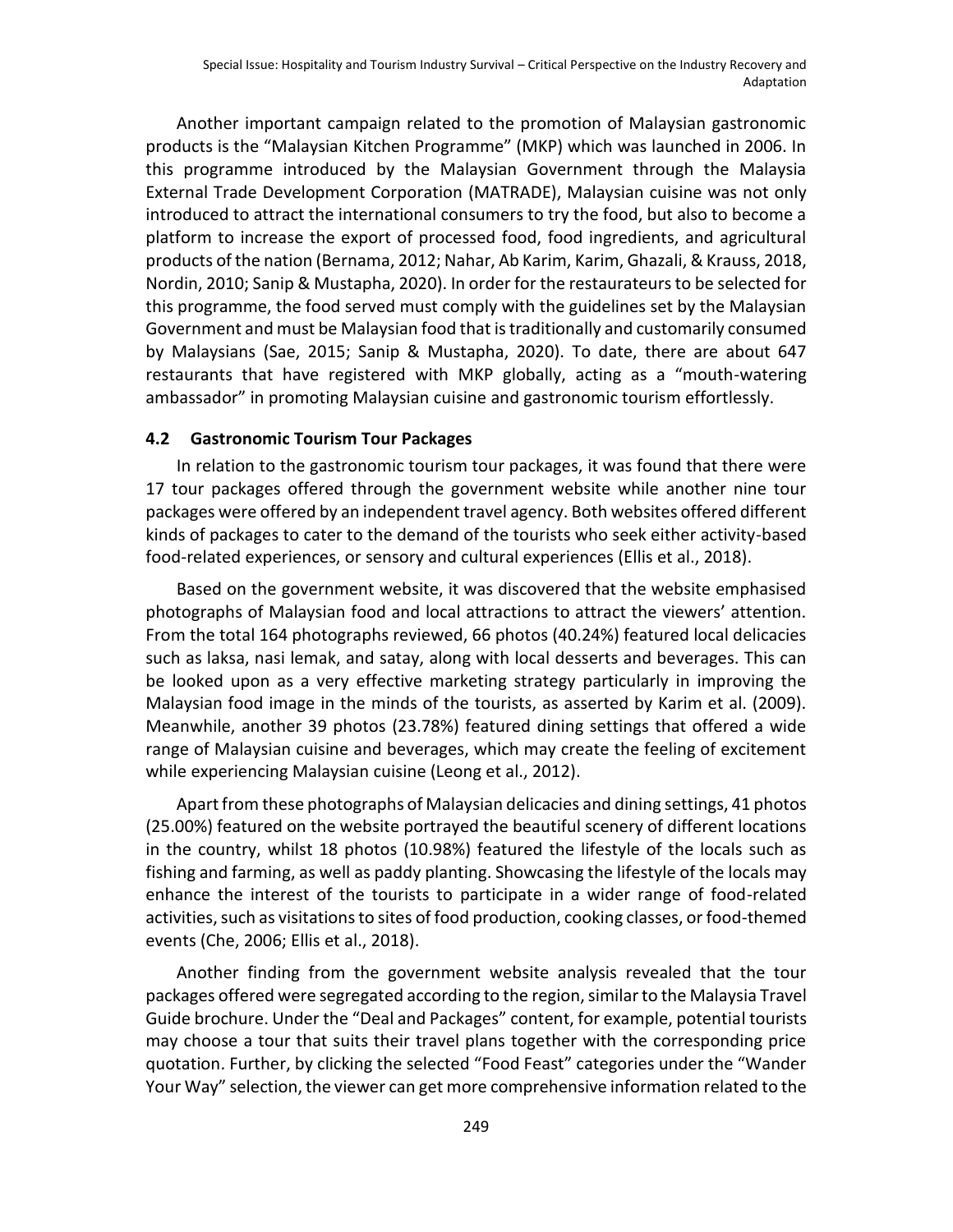food trip of interest. In addition, the website also included the events and festivities which were celebrated during the selected time. Informing the potential tourist on current events would not only enrich their experiences through the food-related activities (Park, Kim, & Xu, 2020), but would also facilitate the cultural learning and knowledge transfer of the destination.

In contrast to the government website, the independent travel agency website focused more on the food tour packages. Instead of offering the package according to the region, the travel agency aimed the packages at tourist hot spot locations which included Kuala Lumpur, Perak, and Penang. For each of these locations, different tour categories can be chosen to suit the tourist's schedule. For instance, within Kuala Lumpur, four types of tours were offered, namely "Off the Eaten Track", "Kuala Lumpur Walk Tour", "Off the Rail Food Tour", and "Kuala Lumpur Market Tour". Each of these tours offer different information and content, along with different prices and times. Besides these packages, the travel agency also deals with cruise or custom tours whereby the tourists can customise their own food tours in a small group setting. As for the combination package, tourists are offered discounted fees for two types of tours. Regarding photographs, a total of 27 photos were featured on the independent travel agency website. Nine photos (33.33%) represented local delicacies such as roti canai, fried noodles, satay, and murtabak. Several photos showing street hawkers preparing the local cuisine were also observed (6 photos or 22.22% of the total). The rest of the photographs (11 photos or 40.74%) featured dining settings, food stalls, and local attractions. Interestingly, there was only one photograph showing the iconic king of fruits of Malaysia, the durian. This photo may stimulate the desire of international tourists to experience the exotic delicacy.

# **5 Conclusion**

The findings of this study showed that the Malaysian Government; travel and tour operators; and other industry players have taken aggressive efforts in marketing Malaysia as the leading gastronomic tourist destination among other Asian countries. As asserted by numerous scholars, local cuisine is the key component of a tourist destination (Cohen & Avieli, 2004; Jalis et al., 2014; Monika, 2019). Hence, it is important for the local authorities as well as hospitality and tourism agencies to develop proper marketing collateral and strategies to increase tourist arrivals in the destination.

From the gastronomic tourism campaign analysis, the results evinced that the Malaysian Government, through MTPB and MATRADE, has put in a great deal of effort into promoting Malaysian cuisine using promotional brochures, travel guides, and websites, as well as Malaysian restaurants abroad. The content analysis of travel guides revealed that each state in Malaysia has their own specialty cuisine and attractive local eateries which may attract tourists to travel to experience the food. Recognising the unique culinary spectrum and gastronomic routes of the country in the travel guide would promote remarkable local food; strengthen the local image and regional identity; and help promote local heritage and culture (Zainal et al., 2010).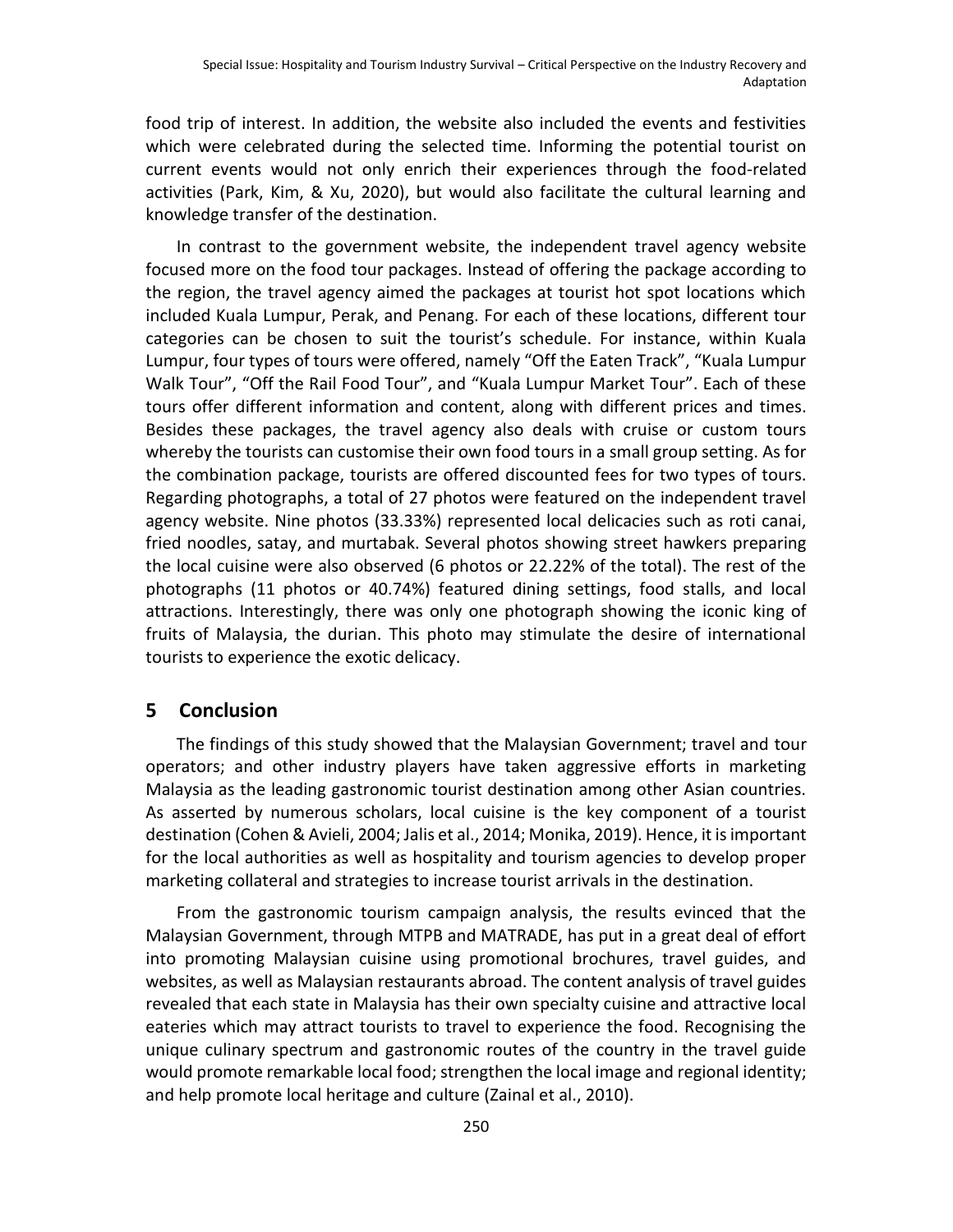Local and international gastronomic campaigns such as "Malaysia Mega Familiarisation Programme", "Sandakan Food and Agricultural Festival 2019" or the MKP can also be looked at as excellent platforms in creating the awareness of Malaysian cuisine. In the meantime, the collaboration with international food influencer James Trevor or "Food Ranger" who documented his food journey in his vlogs would not only expose the international viewers to the range of cuisines that can be found in this country, but would also create a feeling of excitement for potential international tourists to experience the cuisine of Malaysia. As posited by Hanifawati, Dewanti, and Saputri (2019), the content generated by social influencers on social networks can influence consumers to experience and consume a product. Due to the visual presentation in the promotional videos or pictures, consumers would be triggered to try the product and therefore, would be encouraged to travel in order to get the experience of eating the food.

The overall analysis of the photographs from the websites has shown that Malaysia is not only famous for its diversity of races, cultures, and attractive environment, but also for the plethora of Malaysian food. The close-up images of local ethnic food and foodways, as well as the pictures that portray the activities of the local communities may not only entice the tourists to travel to Malaysia (Jalis et al., 2014), but could eventually increase the visibility of Malaysia as a gastronomic tourist destination.

In a nutshell, it is important for hospitality and tourism industry players and the Malaysian government to co-operate in creating an effective marketing tool, particularly in gastronomic tourism. Even though the Malaysian Government has demonstrated serious efforts through various marketing campaigns and collateral added with the support from the industry players, there is still room for improvement in the existing marketing strategies. Hopefully, by enriching the tourists' sensory experiences through different aspects of the food-related experiences—such as cooking classes or local foodthemed events— the tourists are encouraged to choose Malaysia as their gastronomic tourist destination.

#### **6 Contribution/Practical Implications**

As part of promoting Malaysia as a gastronomic tourist destination, this study has presented the important strategies and initiatives taken by the Malaysian Government and the hospitality industry players in promoting Malaysian ethnic cuisine through various marketing collateral including brochures, e-digital platforms, and websites. Additionally, social media such as Facebook, YouTube, and food influencers have also played an important role in enhancing the knowledge and information related to Malaysian cuisine.

From the viewpoint of hospitality industry players, the contribution of this study would support and assist the hospitality and tourism operators in developing an allinclusive marketing strategy which focuses on gastronomic tourism. By utilising the findings of this study, local authorities along with industry players can recognise the best marketing efforts to promote Malaysian gastronomic tourism in the global market. Thus,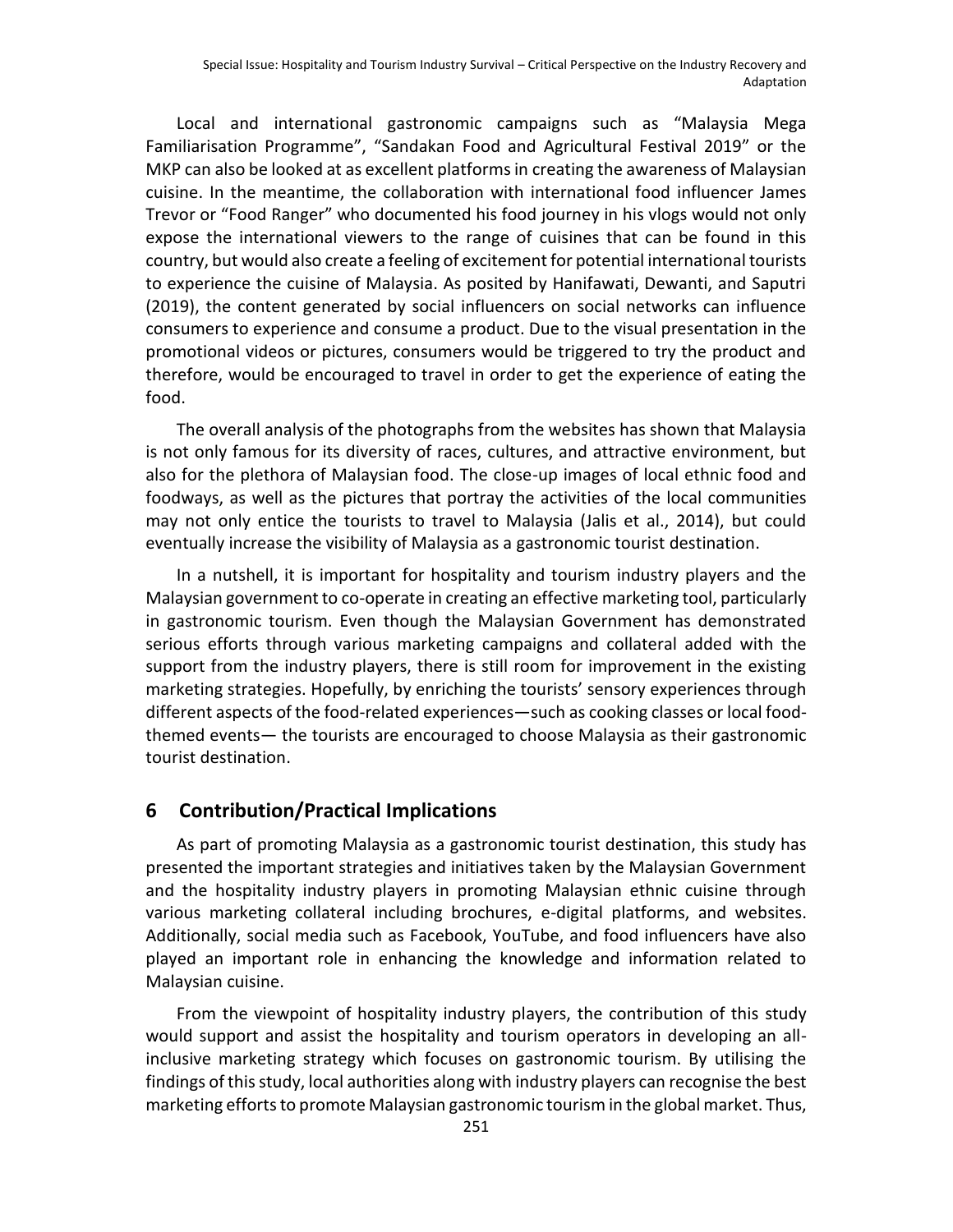the collaborations between hospitality and tourism operators; government authorities; and other local stakeholders are crucial to increase the satisfaction level of tourists when visiting Malaysia.

Acknowledgements: The first author would like to thank his Principal Supervisor, Prof. Dr. Ramlee Mustapha and Co-supervisor, Dr. Suriani Mohamed for giving the encouragement in completing this paper. This paper is part of the main author's Ph.D. thesis.

# **7 Author's Biography**

Mohd Nor Ahmar Mohd Sanip is a lecturer/chef at Kolej Universiti Tunku Abdul Rahman. Currently he is pursuing his Doctor of Philosophy degree in Technical and Vocational Education at Universiti Pendidikan Sultan Idris. He graduated with Master of Gastronomy from Universiti Teknologi MARA, Shah Alam, Malaysia. His area of interest includes gastronomic tourism, gastronomic education and sustainability, and gastronomic marketing.

Professor Dr. Ramlee bin Mustapha is a Professor at Sultan Idris Education University. Trained as a chemical engineer and technologist, Professor Dr. Ramlee Mustapha is an expert in Engineering Education and Vocational Education and Training.

Dr. Suriani binti Mohamed is a senior lecturer at Sultan Idris Education University. She is well trained in family and consumer science. She is also the ex- Head of Department for the Department of Family and Consumer Science at the Faculty of Technical and Vocational Education.

# **8 References**

- Ab Karim, S., & Chi, C. G. Q. (2010). Culinary tourism as a destination attraction: An empirical examination of destinations' food image. *Journal of hospitality marketing & management*, *19*(6), 531-555.
- Abdullah, S. I. N. W., & Lui, E. (2018). Satisfaction Drivers and revisit intention of International Tourists in Malaysia. *Journal of Tourism, Hospitality and Enviromental Management*, 1-13.
- Abdullah, R. P. S. R., & Isa, S. S. (2020). Gastronomy Tourism Growth in Malaysia: A Case Study of Malay Restaurants Performance in Klang Valley. *Journal of Tourism and Hospitality Education*, *10*, 8-21.
- Babolian Hendijani, R., Sambasivan, M., Ng, S. I., & Boo, H. C. (2013). Effect of gastronomy experience on overall staisfaction: differences between backpackers and mass tourists in Malaysia, In Imm, N. S., Hassan, H. and Yiing, L. S. (Eds.), *Reading on Hospitality and Tourism Issues.* McGraw Hill: Kuala Lumpur.
- Bernama. (2012). M'sia kitchen programme spurs more m'sian restaurants in China," Daily Express, October 19, 2012 . Retrieved from:

http://www.dailyexpress.com.my/news.cfm? NewsID=82921 [cited 2021 July 16]. Bessière, J. (1998). Local development and heritage: traditional food and cuisine as tourist attractions in rural areas. *Sociologia ruralis*, *38*(1), 21-34.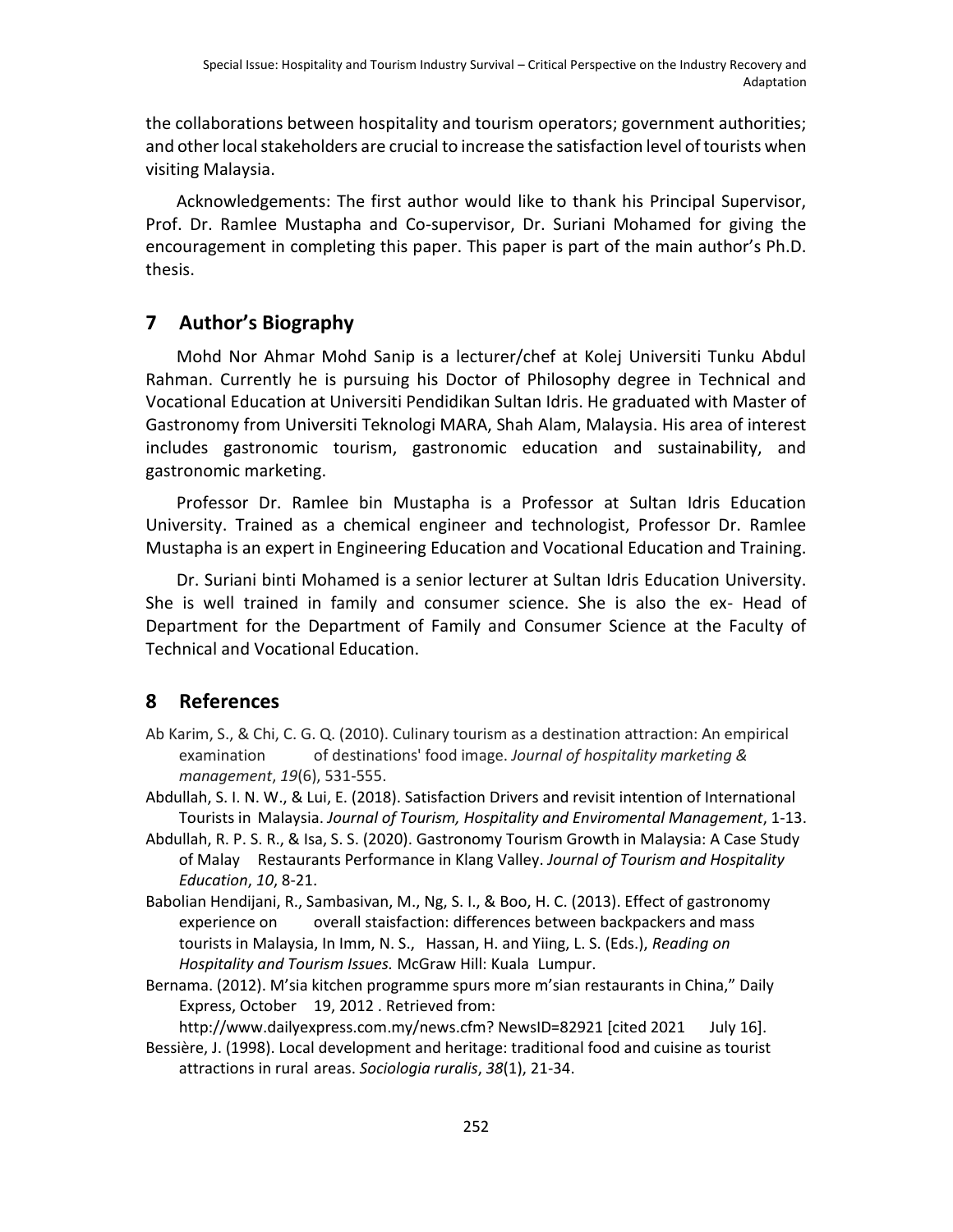- Blakey, C. (2012). Consuming place: tourism's gastronomy connection. *University of Hawai'i at Hilo: Hawai'i College of HOHONU*, *10*(1), 51-54.
- Breakey, N. M. & Breakey, H. E. (2015). Tourism and Aldo Leopold's 'cultural harvest': creating virtuous tourists as agents of sustainability". *Journal of Sustainable Tourism*, Vol. 23 No. 1, 85-103.
- Che, D. (2006). Select Michigan: Local food production, food safety, culinary heritage, and branding in Michigan agritourism. *Tourism Review International*, 9 (4), pp. 349-363.
- Chen, C. F. & Tsai, D. C. (2007). How destination image and evaluative factors effect behavioral intentions?, *Tourism Management.* Vol. 32 No. 2, 307-316.
- Choe, J. Y. J., & Kim, S. S. (2018). Effects of tourists' local food consumption value on attitude, food destination image, and behavioral intention. *International Journal of Hospitality Management*, *71*, 1- 10.
- Cohen, E., & Avieli, N. (2004). Food in tourism: Attraction and impediment. *Annals of tourism Research*, *31*(4), 755-778.
- Ellis, A., Park, E., Kim, S., & Yeoman, I. (2018). What is food tourism?. *Tourism Management*, *68*, 250-263.
- Everett, S. (2019). Theoretical turns through tourism taste-scapes: the evolution of food tourism research. *Research in Hospitality Management*, *9*(1), 3-12.
- Gheorghe, G., Tudorache, P., & Nistoreanu, P. (2014). Gastronomic tourism, a new trend for contemporary tourism. *Cactus Tourism Journal*, *9*(1), 12-21.
- Hanifawati, T., Dewanti, V. W., & Saputri, G. D. (2019). The Role of Social Media Influencer on Brand Switching of Millennial and Gen Z: A Study of Food-Beverage Products. *Jurnal Aplikasi Manajemen,17*(4), 625-638.
- Horng, J. S., & Tsai, C. T. S. (2010). Government websites for promoting East Asian culinary tourism: A cross- national analysis. *Tourism management*, *31*(1), 74-85.
- Ignatov, E. (2003). *The Canadian culinary tourists: how well do we know them?* Master's thesis, University of Waterloo.
- Jalis, M. H., Che, D., & Markwell, K. (2014). Utilising local cuisine to market Malaysia as a tourist destination. *Procedia-Social and Behavioral Sciences, 144*, 102-110. Available at: https://doi.org/10.1016/j.sbspro.2014.07.278.
- Jalis, M. H., Zahari, M. S., Zulkifly, M. I., & Othman, Z. (2009). Malaysian gastronomic tourism products: Assessing the level of their acceptance among the western tourists. *South Asian Journal of Tourism and Heritage*, *2*(1), 31-44.
- Karim, M. S. A., Chua, B. L., & Salleh, H. (2009). Malaysia as a culinary tourism destination: International tourists' perspective. *Journal of Tourism, Hospitality & Culinary Arts*, *1*(33), 63-78.
- Kassarjian, H. H. & Kassarjian, W. M. (1988). The impact of regulation on advertising: A content analysis. *Journal of Consumer Policy*, 11, 269- 285.
- Kivela, J. J. & Crotts, J.C. (2006). Tourism and gastronomy: gastronomy's influence on how tourists experience a destination, *Journal of Hospitality and Tourism Research,* Vol. 30 No. 3, 354- 377.
- Krippendorff, K. (2018). *Content analysis: An introduction to its methodology*. London: Sage Publication.
- Lee, K.-H., Packer, J. & Scott, N., 2015. Travel lifestyle preferences and destination activity choices of Slow Food members and non-members. *Tourism Management*, 46, pp. 1- 10.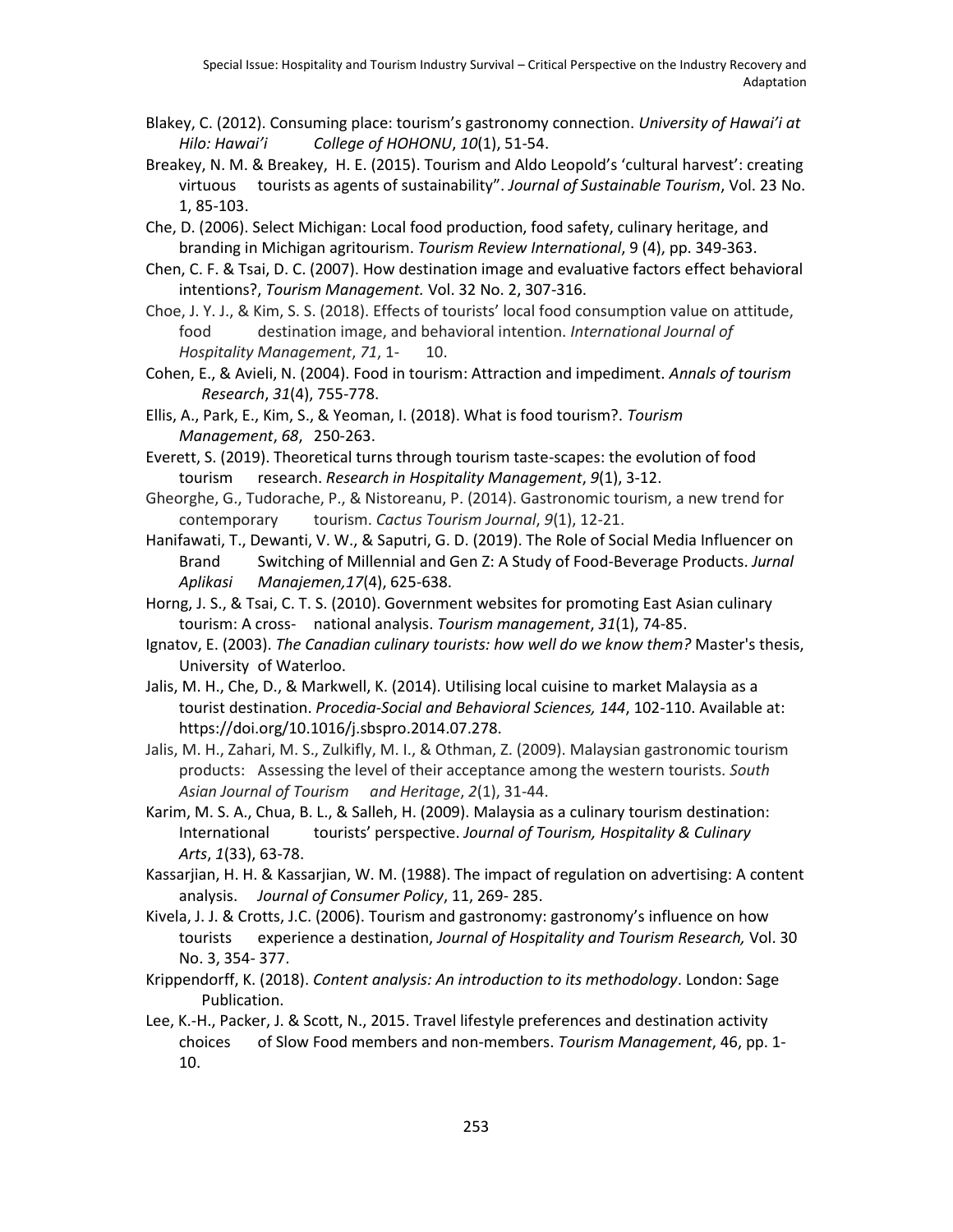- Leong, Q. L., Othman, M., Adzahan, M. N. & Karim, A. S. (2012). A model of Malaysian food image components: Towards building a sustainable tourism product. *PERTANIKA Journal of Social Sciences & Humanities*, 20 (2), 299-315.
- Lertputtarak, S. (2012). The Relationship between Destination Image, Food Image, and Revisiting Pattaya, Thailand. *International Journal of Business and Management,* 7(5), pp. 111-122.
- Ling, L. Q., Karim, M. S. A., Othman, M., Adzahan, N. M. & Ramachandran, S. (2010). Relationships between Malaysian food image, tourist satisfaction and behavioural intention. *World Applied Sciences Journal*, 10, 164-171.
- Monika, M. (2019). Local Cuisine-A Tool to Promote Destination. *Journal of Emerging Technologies and Innovative Research*, *6*(1).
- Malaysian Tourism Promotion Board (MTPB) (2013). Promotional Plan 2013/2014. Kuala Lumpur: Tourism Malaysia Promotional Board.
- McKercher, B., Ho, P. S. Y., & Cros, H. D. (2004). Attributes of Popular Cultural Attractions in Hong Kong, *Annals of Tourism Research,* Vol. 31 No. 2, 393-407.
- MTPB (2020). Tourism Malaysia Goes on The Ultimate Malaysian Road Trip with the Food Ranger. Media Centre of Tourism Malaysia, Malaysian Tourism Promotion Board. Retrieved from https://www.tourism.gov.my/media/view/tourism-malaysia-goes-onthe-ultimate-malaysian-road- trip-with-the-food-ranger.
- MTPB (2019). Media Explores East Coast Sabah with Tourism Malaysia in Conjunction with the Sandakan Food and Agriculture Festival 2019. Media Centre of Tourism Malaysia, Malaysian Tourism Promotion Board. Retrieved from https://www.tourism.gov.my/media/view/media-explores-east- coast-sabah-withtourism-malaysia-in-conjunction-with-the-sandakan-food-and-agriculture-festival- 2019.
- MTPB (2019). 21 Asian media and Bloggers on Food Hunting Trip to Promote Malaysia as a Gastronomy Haven. Media Centre of Tourism Malaysia, Malaysian Tourism Promotion Board. Retrieved from https://www.tourism.gov.my/media/view/asianmedia-and-bloggers-on-food-hunting-trip-to- promote-malaysia-as-a-gastronomyhaven.
- MTPB. (2019). Malaysia Travel Guide. Kuala Lumpur, Malaysia.
- Nahar, N., Karim, M. S. A., Karim, R., Ghazali, H., & Krauss, S. E. (2018). The globalization of Malaysia national cuisine: A concept of 'Gastrodiplomacy'. *Journal of Tourism, Hospitality & Culinary Arts*, *10*(1), 42-58.
- Noor, M. A. B. M., Aziz, R. B. C., Rahim, M. B. A., Halim, M. H. B. A., Nasir, M. F. B. M., Nordin, N. M. F. B. N., & Jamaludin, M. R. B. (2018). Factors that Determine Tourist Travel Intention for Gastronomy Tourism in Kelantan, Malaysia: A Literature Review. *Eurasian Journal of Analytical Chemistry*, *13*(6), 642-646.
- Nordin, N. (2010). Matrade keeps to game plan, The sun daily, September 30, 2010 [cited on 2021 July 1]. Retrieved from http://www.thesundaily.my/node/137849.
- Park, E., Kim, S., & Xu, M. (2020). Hunger for learning or tasting? An exploratory study of food tourist motivations visiting food museum restaurants. *Tourism Recreation Research*, 1-15.
- Robinson, M., & Novelli, M. (2005). Niche tourism: an introduction. *Niche Tourism: Contemporary issues, trends, and cases (1st Ed.).* New York: Routledge.
- Sae, R. (2015). Malaysia's food image: A case of Malaysia kitchen programme MKP in finland Master dissertation.